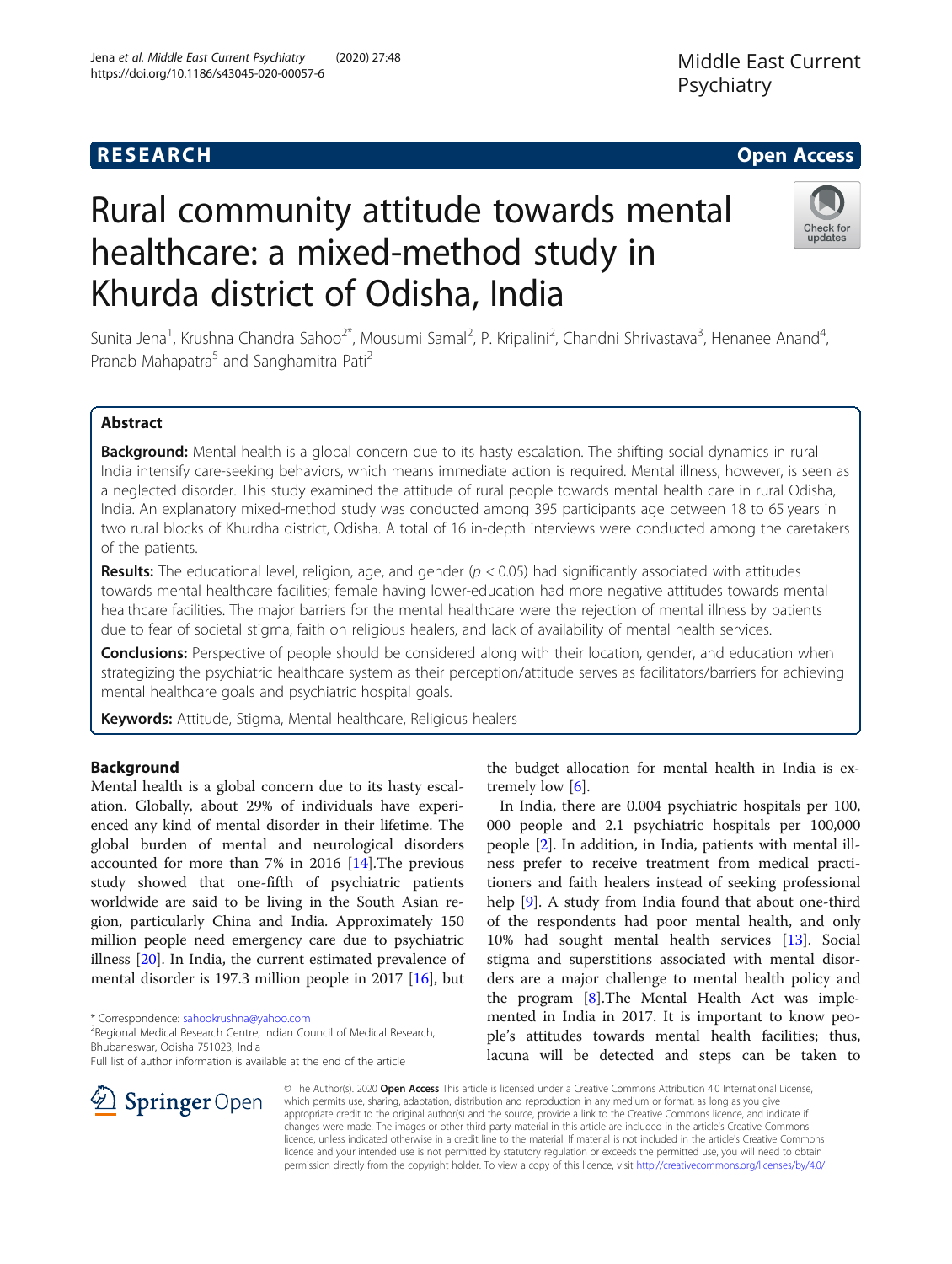improve the program. Therefore, a study was conducted to examine rural people's attitudes towards mental health in Odisha, India.

## **Methods**

An explanatory mixed-methods study was conducted at Balianta and Balipatna blocks of Khurdha district, Odisha. A total of 20 villages were randomly selected—ten communities from each block. From each village, 20 participants, age between 18 to 65 years, were randomly selected. Equal numbers of female and male were selected. Total of 395 participants have participated in the quantitative interview. Five respondents (two male and three female) were not willing to take part in the study.

The validated questionnaire published by Gaebel et al. [[3\]](#page-7-0) was used to determine the attitudes of people towards mental healthcare and help-seeking behavior. The responses specified a 5-point Likert scale ranging from "definitely true" to "definitely not true." However, for the final analyses, we reduced the scale to three major categories: "agree" (1, 2), "undecided" (3), and "disagree" (4, 5). Negative attitudes were determined individually for each item, and depending on the item, a high or low score indicated more or fewer negative attitudes were decided. The sociodemographic characteristics such as age, gender, socioeconomic status, marital status, education level, religion, caste, and occupation were collected along with mental health questionnaires.

Statistical analysis was done using the Statistical Package for the Social Sciences software using the version SPSS v 22.0, Chicago, USA. Simple descriptive statistics were used for describing the characteristics of the study participants about their level of agreement, and disagreement level simple proportion analysis was performed. Categorical variables were expressed as counts (proportions). To find out the mean differences with respect to socio-demographic characteristics such as gender, religious belief was analyzed by using  $t$  test for age, education, and religion. Analysis of variance—ANOVA—was used for analytical statistics, which was conducted with the seven items on the questionnaire as dependent variables, and gender as independent variable was used to find out the association between predictor variable and outcome variable among rural people. The 95% CI with  $p < 0.05$  was taken as statistically significant. To see the impact of education, one-way ANOVA followed by Bonferroni post hoc test was used.

The in-depth interviews were conducted among the family caretakers of self-reported mental health problem participants ( $n = 16$ ) to explore their health-seeking behaviors and practice. Among the ten were married female, and six were married male. The in-depth interviews were conducted in Odia language by first author and audio recorded. The audio recorded version was transcribed and translated into the English language. The data were analyzed using content analysis methods.

#### Results

This study included 395 rural respondents between the age group 18 to 65 years. The results depicted that 72.15% of the study participants were married. About 35% were having secondary education, followed by primary education (25%), and no formal education (25%). Around 62% of them were living in low socioeconomic conditions, and 85% of the respondents were living in a joint family.

Table [1](#page-2-0) presents the association of public attitudes towards mental healthcare facilities (mean score of seven items) and socio-demographic characteristics.The educational level, religion, age, and gender ( $p < 0.05$ ) had significantly associated with attitudes towards mental healthcare facilities. According to the mean score calculated, lower education levels (mean score = 2.31) had more negative attitudes towards mental healthcare facilities than respondents with higher educational attainment (mean score = 1.92) with  $F = 16.60$ . It was also found that female respondents (mean score = 2.10) had more negative attitudes than male respondents (mean score = 1.67 and  $t = -2.47$ ). While investigating the religion aspect, it was found that informants belonging to Hinduism are having more negative attitude (mean score = 2.18) than respondents with other religion (mean score = 1.21) with  $F = 11.10$ . Age is also found to be statistically significant with value  $F = 2.37$ .

Table [2](#page-3-0) shows the attitudes towards mental healthcare facilities between male and female participants. The results showed that all of the items had more negative responses than positive. Furthermore, to know about the response with gender perspectives, female has more of a negative attitude than male towards mental healthcare facilities. According to female participants "psychiatric hospitals are just like prisons" ( $p = 0.01$ ), and they also think that "once someone admitted to a psychiatric clinic, then it is very difficult to come out" ( $p = < 0.01$ ). They also opined that at a psychiatric clinic "people are sedated rather than treated" ( $p = 0.02$ ).

To see the impact of education, one-way ANOVA followed by Bonferroni post hoc test was used. This can be markedly depicted in Table [3](#page-4-0) that illiterate people are having higher negative (mean score = 2.2) attitude score with respect to gender, and it can be clearly shown that as the education increases, negative attitude decreases (mean score = 1.9) with significant  $p$  value < 0.001. In case of public attitude score towards mental healthcare facilities by education level within age group, Table [4](#page-5-0) describes that as education is increasing with the increase in age, public negative attitude is decreasing with  $p$  value 0.001.

The qualitative findings showed that people have a fear of electro-convulsive therapy. According to most of the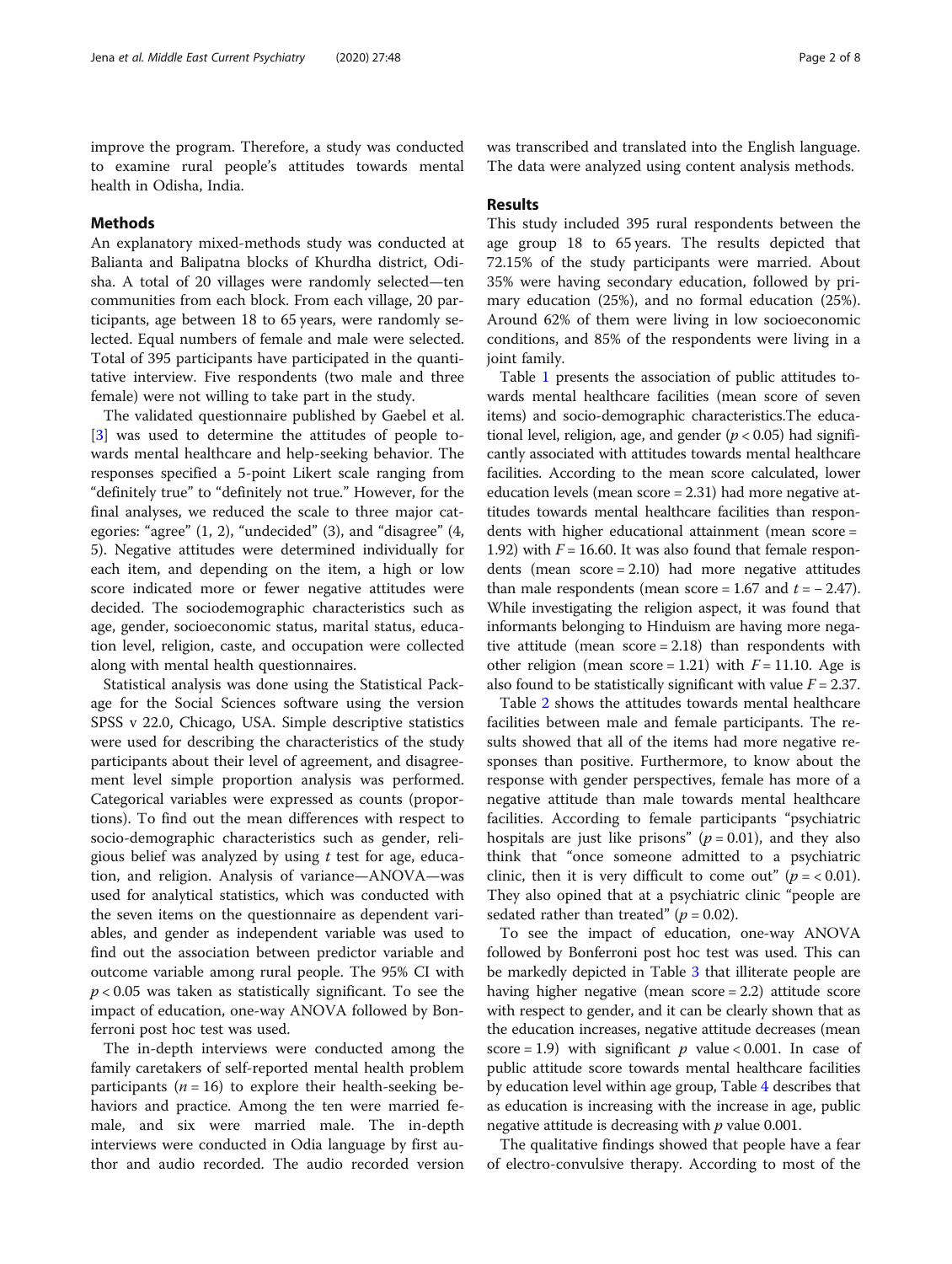<span id="page-2-0"></span>Table 1 Association of public attitudes towards mental healthcare facilities and socio-demographic characteristics

| Socio-demographic characteristics | N(%         | Score of public attitude<br>towards mental illness<br>mean [SD] | Point estimate/test<br>statistics | $p$ value  |
|-----------------------------------|-------------|-----------------------------------------------------------------|-----------------------------------|------------|
| Gender                            |             |                                                                 |                                   |            |
| Male                              | 198 (50)    | 2.10 [0.40]                                                     | $t = -2.47$                       | $0.014*$   |
| Female                            | 197 (50)    | 2.21 [0.43]                                                     |                                   |            |
| Age in years                      |             |                                                                 |                                   |            |
| > 25                              | 60 (15.19)  | 1.98 [0.45]                                                     | $F = 2.54$                        | $0.0037*$  |
| $25 - 34$                         | 103 (26.08) | 2.14 [0.38]                                                     |                                   |            |
| $35 - 44$                         | 86 (21.77)  | $2.14$ [0.42]                                                   |                                   |            |
| $45 - 54$                         | 92 (23.29)  | 2.24 [0.39]                                                     |                                   |            |
| $\leq 55$                         | 54 (13.67)  | 2.28 [0.44]                                                     |                                   |            |
| <b>Education</b>                  |             |                                                                 |                                   |            |
| Illiterate                        | 97(25)      | 2.31 [0.35]                                                     | $F = 16.60$                       | $< 0.001*$ |
| Primary                           | 99 (25)     | 2.27 [0.34]                                                     |                                   |            |
| Secondary                         | 138 (35)    | 2.07 [0.44]                                                     |                                   |            |
| Graduation and above              | 61(15)      | 1.92 [0.41]                                                     |                                   |            |
| Strong religious belief           |             |                                                                 |                                   |            |
| Yes                               | 325 (82)    | 2.16 [0.42]                                                     | $t = -0.3021$                     | 0.762      |
| No                                | 70 (18)     | 2.17 [0.39]                                                     |                                   |            |
| Religion                          |             |                                                                 |                                   |            |
| Hinduism                          | 339 (86)    | 2.18 [0.40]                                                     | $F = 11.10$                       | $< 0.001*$ |
| Islam                             | 42 (11)     | 2.19 [0.28]                                                     |                                   |            |
| Christianity                      | 10(2)       | $1.74$ [0.71]                                                   |                                   |            |
| Others                            | 4(1)        | 1.21 [0.14]                                                     |                                   |            |

 $t = t$  test;  $F = ANOVA$ 

 $*$ *p* value < 0.05 statistically significant

female participants, the mental health treatment means only electro-convulsive therapy, which makes them distress to mental health care at facilities. They came to know about electro-convulsive therapy through mass media, especially television. Most of the female participants viewed that the mental health facilities are just like prison, where a patient lives in isolation.

I had heard that they used to give an electric shock for treatment in mental hospitals. I am a living being, and it is not easy to tolerate high voltage current on my body. I don't want to take current in the name of treatment … I saw from television, and they give current on the head which makes the people forget everything.

## Barriers to seek mental health care at mental health facilities

The qualitative findings showed that there were four significant barriers among patients to seek attention from mental health care facilities. These factors were rejection

of mental illness by patients due to fear of societal stigma, faith on magico-religious healers, lack of availability of mental health services, and poor socioeconomic conditions.

Lack of awareness and knowledge in mental health leads to delay in care-seeking. Most of the time, the participants are not accepting their mental illness, although their family members found the symptoms of mental disorder.

I am not mad; why should I go to a mental hospital. My body and mind both are absolutely fine. I don't think I need any psychiatric treatment.

Majority of the participants told that if they went to a mental hospital, the society would consider them like a mad. It will be difficult for their children to get married and even to live in a society with others. This factor leads them to seek care from unrecognized faith healers.

If I will go to a mental health facility everybody will get to know that I am having some psychological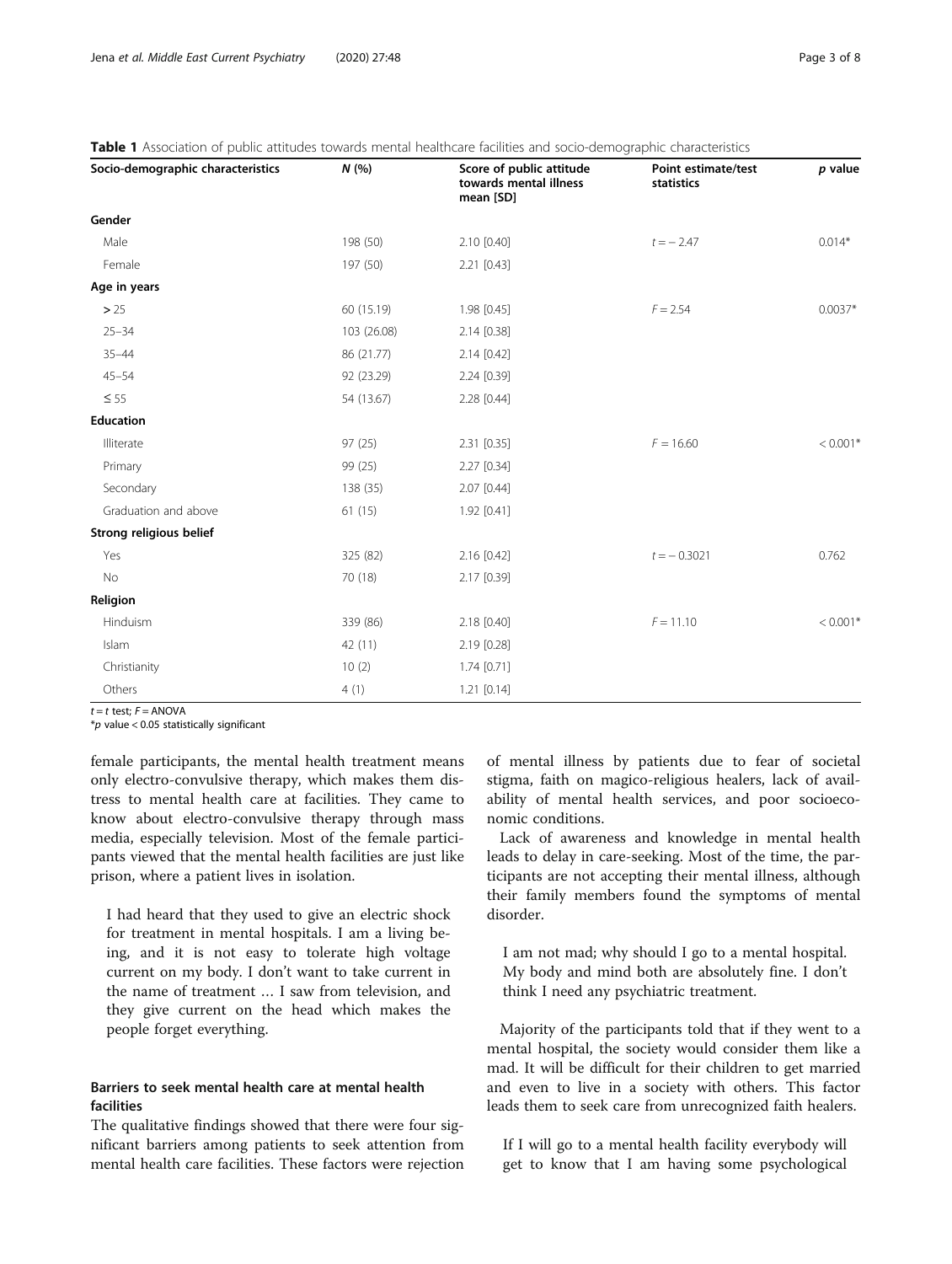### <span id="page-3-0"></span>Table 2 Attitudes towards mental health care facilities between male and female

| Item<br>No.    | Items on the measurement of attitude towards mental health care facilities                                                                                | Response<br>category | Male<br>$N = 198$ | Female<br>$N = 197$ | <b>χ2</b><br>(df) | p<br>value                          |
|----------------|-----------------------------------------------------------------------------------------------------------------------------------------------------------|----------------------|-------------------|---------------------|-------------------|-------------------------------------|
| 1              | Treatment in a psychiatric hospital is out of question. On the contrary, one becomes<br>really sick there.                                                | Agree                | 104               | 118                 | 3.74<br>(2)       | 0.154                               |
|                |                                                                                                                                                           | Undecided            | 34                | 36                  |                   |                                     |
|                |                                                                                                                                                           | Disagree             | 60                | 43                  |                   |                                     |
| 2              | Psychiatric hospitals are hospitals just like other hospitals, the difference being that<br>mental illnesses and not physical illnesses are treated there | Agree                | 64                | 51                  | 2.35<br>(2)       | 0.308                               |
|                |                                                                                                                                                           | Undecided            | 43                | 44                  |                   |                                     |
|                |                                                                                                                                                           | Disagree             | 90                | 103                 |                   |                                     |
| 3              | Psychiatric hospitals have more in common with prisons than with hospitals                                                                                | Agree                | 100               | 135                 | 6.81<br>(2)       | $0.015*$                            |
|                |                                                                                                                                                           | Undecided            | 43                | 35                  |                   |                                     |
|                |                                                                                                                                                           | Disagree             | 55                | 47                  |                   |                                     |
| $\overline{4}$ | Psychiatric hospitals provide the necessary security to deal with a mental crisis                                                                         | Agree                | 114               | 112                 | 3.26<br>(2)       | 0.196                               |
|                |                                                                                                                                                           | Undecided            | 54                | 43                  |                   |                                     |
|                |                                                                                                                                                           | Disagree             | 30                | 42                  |                   |                                     |
| 5              | Once you are admitted to a psychiatric clinic, then it is very difficult to come out again,<br>regardless of whether you are ill or not                   | Agree                | 91                | 122                 | 7.13<br>(2)       | $\overline{\phantom{a}}$<br>$0.01*$ |
|                |                                                                                                                                                           | Undecided            | 23                | 31                  |                   |                                     |
|                |                                                                                                                                                           | Disagree             | 84                | 24                  |                   |                                     |
| 6              | People are not treated in the psychiatric hospital but only sedated.                                                                                      | Agree                | 101               | 125                 | 6.53<br>(2)       | $0.021*$                            |
|                |                                                                                                                                                           | Undecided            | 38                | 29                  |                   |                                     |
|                |                                                                                                                                                           | Disagree             | 59                | 43                  |                   |                                     |
| 7              | Psychiatric hospitals are necessary to protect the society from the mentally ill patients                                                                 | Agree                | 105               | 116                 | 1.95<br>(2)       | 0.37                                |
|                |                                                                                                                                                           | Undecided            | 57                | 45                  |                   |                                     |
|                |                                                                                                                                                           | Disagree             | 36                | 36                  |                   |                                     |

Numbers in parentheses indicate column percentages

 $\chi^2$  Chi square test statistic, df degrees of freedom

 $*$ *p* < 0.05

issues and they consider me as mad. I am an unmarried girl, then nobody will marry me, and noone will allow their children to play with me. It is better not to seek care from mental health facilities. Hence, I choose to go to a faith healer.

Most of them had blind beliefs and prefers weapons of prayers and magic to cure of mental disorder. Some participants responded that they did not have any medical problem for which they did not go to seek care from the hospital. According to them, the mental health is a spiritual problem. They preferred to go to the faith healers assuming black magic from their relatives or neighbors.

Doctors prescribed medicines don't work on me. I always prefer the holy water given by tantrik [magico-religious healers].

The availability of specialized services and providers was also an obstacle for seeking appropriate mental health care at facilities. All the participants expressed that the mental health doctors are present only at district hospitals. They have to travel a long distance to reach district hospitals. Some people were unable to differentiate between a general practitioner and a specialist. According to them, every doctor can treat each health problem for which they prefer to go to a nearby health care facility like a primary health center in rural areas, where there is no psychiatrist. They requested for the psychiatric health campaign and demand for availability of psychiatric services in their local hospitals.

In our hospital, there is no mental doctor! How could we know about this? If there will be a doctor in our hospital, then only we can know about mental diseases and seek care.

Most of the participants replied that their economic condition is a barrier for them to seek care from a specialized hospital. As most of the participants are daily laborers, they are unable to go long distance by spending money and losing their daily wages.

We are poor, and it's difficult for us to meet the basic needs, our one-day earning is not enough to fulfil the basic needs; from where and how I will get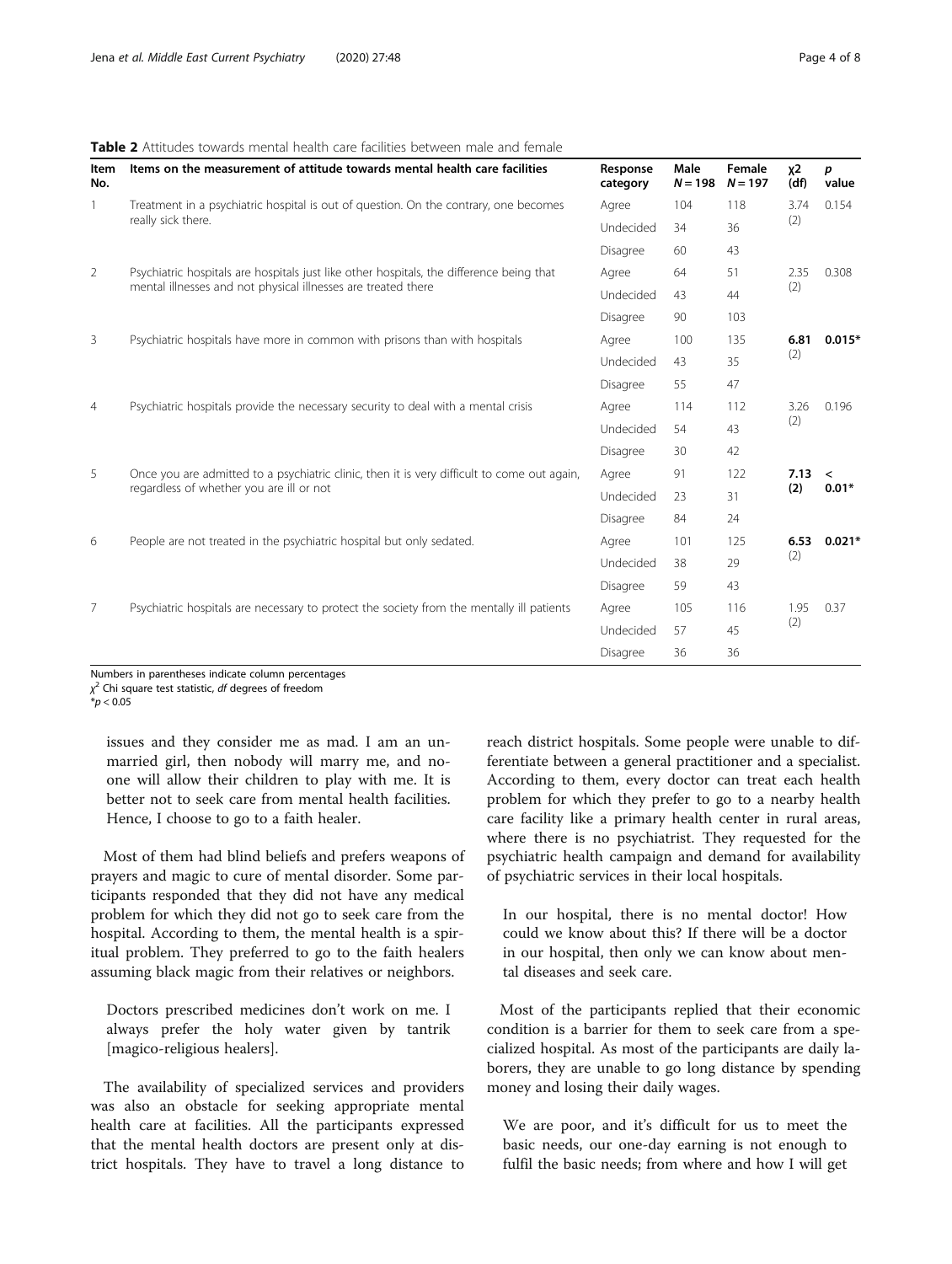|         | <b>Gender Education</b>                                                                                                                                                                                          | $\boldsymbol{N}$ | Mean | <b>SD</b> | ANOVA "p" value |  |  |
|---------|------------------------------------------------------------------------------------------------------------------------------------------------------------------------------------------------------------------|------------------|------|-----------|-----------------|--|--|
| Male    | Illiterate                                                                                                                                                                                                       | 40               | 2.2  | 0.3       | 0.001           |  |  |
|         | Primary $(1-7)$                                                                                                                                                                                                  | 58               | 2.2  | 0.3       |                 |  |  |
|         | Secondary (up to 10th)                                                                                                                                                                                           | 70               | 2.0  | 0.5       |                 |  |  |
|         | Graduate and above                                                                                                                                                                                               | 30               | 2.0  | 0.4       |                 |  |  |
|         | Total                                                                                                                                                                                                            | 198              | 2.1  | 0.4       |                 |  |  |
|         | Illiterate vs secondary (up to 10th)*p = 0.005, primary (1-7) vs secondary (up to 10th)*p = 0.006                                                                                                                |                  |      |           |                 |  |  |
| Female  | Illiterate                                                                                                                                                                                                       | 57               | 2.4  | 0.4       | 0.000           |  |  |
|         | Primary $(1-7)$                                                                                                                                                                                                  | 41               | 2.4  | 0.4       |                 |  |  |
|         | Secondary (up to 10th)                                                                                                                                                                                           | 68               | 2.2  | 0.4       |                 |  |  |
|         | Graduate and above                                                                                                                                                                                               | 31               | 1.8  | 0.4       |                 |  |  |
|         | Total                                                                                                                                                                                                            | 197              | 2.2  | 0.4       |                 |  |  |
|         | Illiterate vs secondary (up to 10th) *p = 0.043, illiterate vs graduate and above *p = 0.000, primary (1-7) vs graduate and above *p = 0.000,<br>secondary (up to 10th) vs graduate and above $\gamma p = 0.000$ |                  |      |           |                 |  |  |
| Overall | Illiterate                                                                                                                                                                                                       | 97               | 2.3  | 0.4       | 0.000           |  |  |
|         | Primary $(1-7)$                                                                                                                                                                                                  | 99               | 2.3  | 0.3       |                 |  |  |
|         | Secondary (up to 10th)                                                                                                                                                                                           | 138              | 2.1  | 0.4       |                 |  |  |
|         | Graduate and above                                                                                                                                                                                               | 61               | 1.9  | 0.4       |                 |  |  |
|         | Total                                                                                                                                                                                                            | 395              | 2.2  | 0.4       |                 |  |  |
|         | Illiterate vs secondary (up to 10th) *p = 0.000, illiterate vs graduate and above *p = 0.000, primary (1-7) vs secondary (up to 10th) *p = 0.001,<br>primary (1–7) vs graduate and above $* p = 0.000$           |                  |      |           |                 |  |  |

<span id="page-4-0"></span>Table 3 Comparison of public attitude score towards mental healthcare facilities by education level within gender

\*Bonferroni "p" value

thousands of rupees for treatment in a specific mental hospital.

## **Discussion**

This study was done to find out the difference of attitudes with respect to the socio-demographic profile of the study participants. The key findings of the current mixed-method study among women from rural Odisha who participated in this study are summarized as follows: The women viewed a negative attitude towards the psychiatric hospitals and the factor associated with such kind of attitude was education and gender. And the qualitative findings showed that there were four major barriers among patients to seek care from mental health care facilities: the rejection of mental illness by patients due to fear of societal stigma, faith on magico-religious healers, lack of availability of mental health services, and poor socioeconomic conditions. A study conducted in India also revealed that factors such as lower education and females are having more of negative attitudes towards mental health care facilities [\[17](#page-7-0), [22](#page-7-0)].

The present study suggested that females are best weakly related to the attitudes; they are slightly more rigid with their views and have more negative attitudes. A comparison study conducted in Canada highlighted that services provided by the psychiatric hospital are

utilized more by male patients than the females [[9\]](#page-7-0), and the factors associated with such findings were low socioeconomic status and being single. Other studies conducted in India [\[11\]](#page-7-0) and other developing countries [\[4](#page-7-0)] supported the above results.

Our study reported that a lower education was accompanied by more negative attitudes towards mental healthcare facilities across all subscales. While examining the issues related to the mental health system, it was always found that level of education is the key factor responsible for the attitudes  $[1]$  $[1]$ . Low education levels are responsible for gaps in mental health literacy and inadequate knowledge about seeking correct treatment, which could involve not approaching the appropriate mental health care facilities needed [[22\]](#page-7-0).

India, with its diverse cultural and ethical systems mixed in recent years with Western approaches of thinking, makes it tough to identify a uniform and exclusive Indian paradigm of mind and mental health [[7](#page-7-0)]. In addition to this, receiving allopathy form of treatment does not necessarily imply the acceptance of all kinds of bio-medicine that support such therapies [\[12](#page-7-0)]. Mental illness can be cured using biomedicine and other traditional concepts such as Ayurveda. Supernatural and spiritual explanations are also standard practices such as evil-eye and spirit possession [[9](#page-7-0)].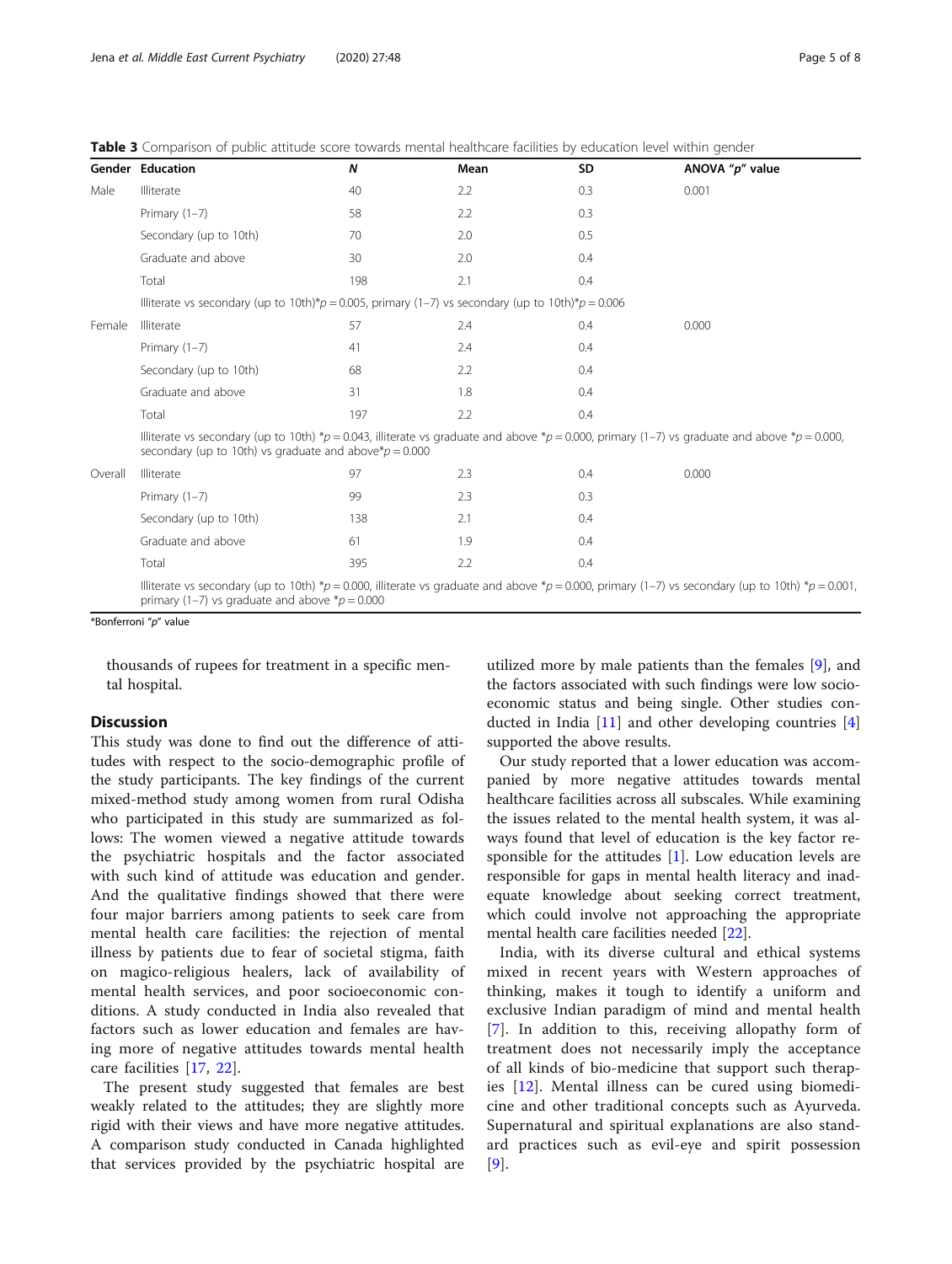| Age group in years Education |                                                                                                                                                                  | N              | Mean | SD   | ANOVA "p" value |
|------------------------------|------------------------------------------------------------------------------------------------------------------------------------------------------------------|----------------|------|------|-----------------|
| < 25                         | Illiterate                                                                                                                                                       | $\mathbf{1}$   | 2.43 |      | 0.045           |
|                              | Primary $(1-7)$                                                                                                                                                  | 5              | 2.40 | 0.16 |                 |
|                              | Secondary (up to 10th)                                                                                                                                           | 22             | 2.05 | 0.48 |                 |
|                              | Graduate and above                                                                                                                                               | 32             | 1.86 | 0.43 |                 |
|                              | Total                                                                                                                                                            | 60             | 1.98 | 0.46 |                 |
| $25 - 34$                    | Illiterate                                                                                                                                                       | 8              | 2.02 | 0.42 | 0.191           |
|                              | Primary $(1-7)$                                                                                                                                                  | 27             | 2.28 | 0.34 |                 |
|                              | Secondary (up to 10th)                                                                                                                                           | 50             | 2.10 | 0.39 |                 |
|                              | Graduate and above                                                                                                                                               | 18             | 2.10 | 0.40 |                 |
|                              | Total                                                                                                                                                            | 3              | 2.14 | 0.39 |                 |
| $35 - 44$                    | Illiterate                                                                                                                                                       | 12             | 2.29 | 0.32 | 0.046           |
|                              | Primary $(1-7)$                                                                                                                                                  | 32             | 2.26 | 0.39 |                 |
|                              | Secondary (up to 10th)                                                                                                                                           | 38             | 2.01 | 0.45 |                 |
|                              | Graduate and above                                                                                                                                               | $\overline{4}$ | 2.07 | 0.36 |                 |
|                              | Total                                                                                                                                                            | 86             | 2.15 | 0.42 |                 |
| $45 - 54$                    | Illiterate                                                                                                                                                       | 38             | 2.29 | 0.34 | 0.003           |
|                              | Primary $(1-7)$                                                                                                                                                  | 27             | 2.28 | 0.35 |                 |
|                              | Secondary (up to 10th)                                                                                                                                           | 22             | 2.26 | 0.46 |                 |
|                              | Graduate and above                                                                                                                                               | 5              | 1.63 | 0.26 |                 |
|                              | Total                                                                                                                                                            | 92             | 2.24 | 0.39 |                 |
|                              | Illiterate vs graduate and above *p = 0.002, primary (1-7) vs graduate and above *p = 0.003, secondary (up to 10th) vs graduate<br>and above $\text{*}p = 0.005$ |                |      |      |                 |
| $\geq 55$                    | Illiterate                                                                                                                                                       | 38             | 2.41 | 0.36 | 0.001           |
|                              | Primary $(1-7)$                                                                                                                                                  | 8              | 2.21 | 0.37 |                 |
|                              | Secondary (up to 10th)                                                                                                                                           | 6              | 1.74 | 0.60 |                 |
|                              | Graduate and above                                                                                                                                               | 2              | 1.79 | 0.30 |                 |
|                              | Total                                                                                                                                                            | 54             | 2.28 | 0.44 |                 |
|                              | Illiterate vs secondary (up to 10th) $* p = 0.002$                                                                                                               |                |      |      |                 |

<span id="page-5-0"></span>Table 4 Comparison of public attitude score towards mental healthcare facilities by education level within age group

\*Bonferroni "p" value

The qualitative result of the current study depicts that the study participants believe on faith healers, and most of these patients first contact the faith healers, then came to the allopathic practitioners which are similar in other studies [\[9](#page-7-0)]. Most of the cases first contacted the faith healers; if they did not get any relief, then only then, they move to other options like near to allopathic practitioner, traditional healers, etc. Generally, patients and their family members usually seek from different pathways, and these decisions are typically prejudiced by a number of factors, including socioeconomic status such as education [[5\]](#page-7-0).

While coming to the policy level, in the year 2015, World Health Organization has proposed two indicators to strengthen mental health in the Sustainable Development Goals; one is reducing the suicidal rate, and another one is service coverage of persons with severe mental illness, which are fully aligned with the Global

Mental Health Action plan [[21\]](#page-7-0). Even in India, the Mental Health Act 2017 is introduced to make stronger the mental health by developing good infrastructure and other needed aspects, but in spite of the introduction of several policies and programmatic interventions over the past three decades, there is still only roughly one trained psychiatrist for every 250,000 people in India, and less than one of any sort of mental healthcare facilities for every 100,000 people. Although now people and communities are accepting the mental health care facilities in a positive way, still, negative beliefs and attitudes are present in their mind. Our study is addressing a need for awareness programs or strengthening the existing program to improve population, especially female attitude towards mental health care facilities. In addition, linking religious leaders to raise awareness about mental health care facilities could be important in India, where a lot of patients for mental illness seek care from priests and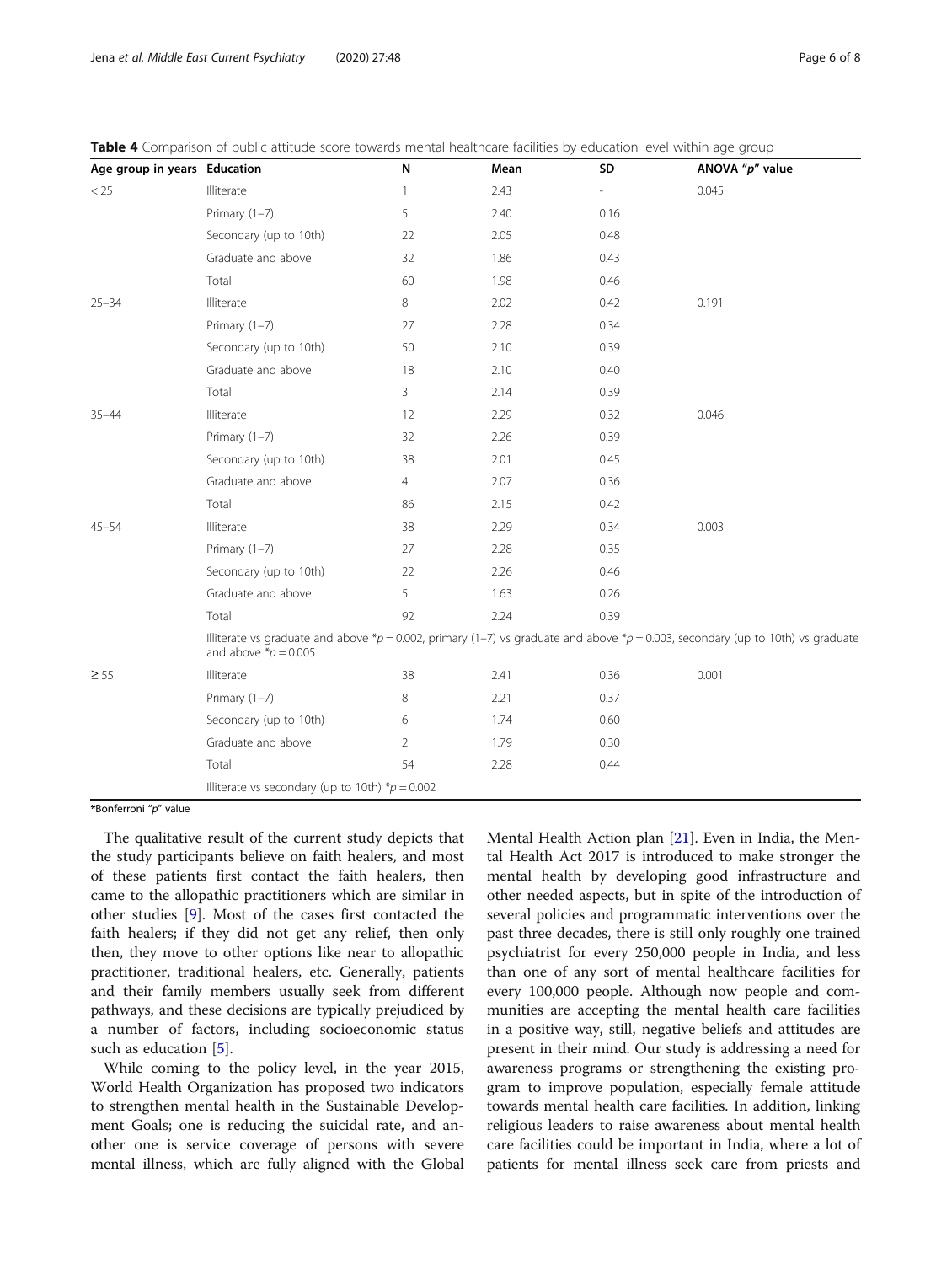<span id="page-6-0"></span>faith-healers. A possible drawback of our study is its focus on rural India only. Ideally, comparison studies with other countries and societies using a usual method should be carried out in the future.

Stigma can be divided into both public and selfstigma. Public stigma occurs when the general public supports a prejudice about a stigmatized group while self-stigma occurs when a member of a stigmatized group internalizes the negative sights held by the general public [[19\]](#page-7-0). Given its negative impact on treatmentseeking, for instance, perceived social barriers may be particularly important in predicting treatment behaviors, such as taking an antidepressant, to remedy an illness whose victims may experience social stigma [[18\]](#page-7-0). In addition to this, adherence and effectiveness, the stigma associated with mental illness can be considered as a major public health problem [[15\]](#page-7-0).

In India, a study revealed that patients attending psychiatric outpatient services at a mental hospital were asked specifically about various treatment facilities utilized by them before coming to the hospital and the reasons for. Various services used by the participants differ from professional care to faith healers. Easy availability, trust, recommendation from other patients and family, and belief in supernatural causation of illness were the significant factors for that. Thus, socio-cultural factors appeared to influence help-seeking behavior [\[10](#page-7-0)]. Stigma reduction is equally essential not only for those affected with mental illness and their families, but also for re-search, advocacy, and health policy globally [\[10](#page-7-0)].

The policy is required in this regard to understand the challenges and issues faced by a mentally ill individual and the process of overcoming it. It is very much significant to take account of stigma about mental illnesses and mental health issues. Stigma is disadvantageous not just to people with mental illness, but also to the health of society as a whole. Due to improper actions from the side of the public sector, mental health is facing problems, which also leads to a lack of resources and selfesteem for seeking appropriate care in mental illness. Not only lack of actions is responsible for the wrong health-seeking behavior, but also lack of leadership, legislation, institutions which are now in the stage of crumbling, lack of adequate information, and awareness are equally responsible. As mental health is always taken wrong by the people, creating awareness at the community level is the best weapon in the field of each and every sector of health. At a policy level, cultural and racial disparities can be addressed by considering the social factors like income, the standard of living, and education. In continuum, to this, a mental illness screening program and free mental health services should be initiated by the Govt. of India for early diagnosis and a better approach.

Due to this study's limitations, it is difficult to generalize the results of this study to the country as a whole. Furthermore, India is a country known to be ethnically and publicly diverse, and this research only looked at India's rural part. Further studies could broaden this subject of study by including other cities and states while also including larger sample size. Eventually, this analysis only evaluated behaviors toward a few factors against mental health care facilities. Instead of the exact value, we categorize the variable to decrease the anxiety among participants about sharing their age and education information, this also helps to increase care among them.

## Conclusion

The community has different beliefs and opinions regarding mental health facilities, which is why increasing awareness among them will correct negativity. This study suggests that consideration should be given to the community's location, gender, and education when planning the awareness or implementation programs for mental health.

#### Acknowledgements

The authors' gratitude and appreciation go to all the study participants. We do not have any financial support and sponsorship.

#### Authors' contributions

Collection of data: S.J, K.P, C.S, and H.A. Writing of the manuscript or general supervision of the research group: K.C.S, S.J, P.M, and S.P. The manuscript was approved by all authors.

#### Funding

No funding.

## Availability of data and materials

All the raw data are available with the authors.

#### Ethics approval and consent to participate

This study was approved by the ethics committee of Asian Institute of Public Health, Odisha, India with approval number: ERC/ No: 2016-02. The participants were provided written consent.

#### Consent for publication

The consent for the publication was obtained from the participants.

#### Competing interests

There are not any competing interests for this study.

#### Author details

<sup>1</sup> All India Institute of Medical Sciences, Bhubaneswar, Odisha 751019, India. <sup>2</sup> Regional Medical Research Centre, Indian Council of Medical Research Bhubaneswar, Odisha 751023, India. <sup>3</sup>National Health Mission, Raipur, Chhattisgarh 492017, India. <sup>4</sup>Odisha Social Sciences Research Consultancy, Bhubaneswar, Odisha 751003, India. <sup>5</sup>Kalinga Institute of Medical Sciences Bhubaneswar, Odisha 751024, India.

#### Received: 28 May 2020 Accepted: 10 September 2020 Published online: 10 November 2020

#### References

1. Chisholm D (2015) Investing in mental health. Eastern Mediterranean Health J 21(7):531–534. <https://doi.org/10.1093/heapro/dar059>